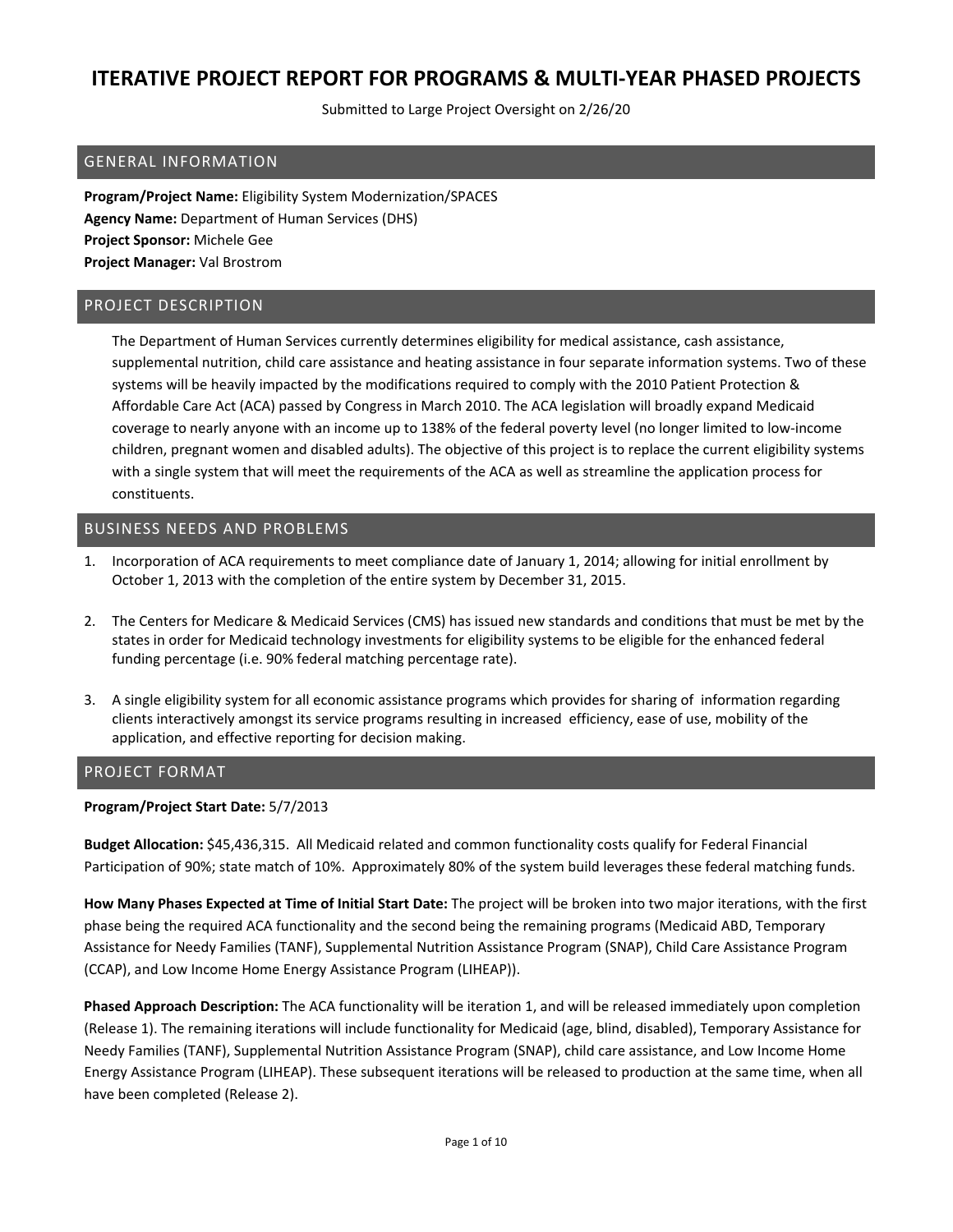Submitted to Large Project Oversight on 2/26/20

#### **Estimated End Date for All Phases Known at Time of Initial Start Date:** Q3 2018

### PROJECT ROAD MAP

The project road map shows the high level plan or vision for the program/projects/phases. It is intended to offer a picture of the lifespan of all the effort that is expected to be required to achieve the business objectives.

| Project<br>or Phase   | <b>Title</b>  | <b>Scope Statement</b>                                                                                                                                                                                                                                                                                                                                                                                                                               | <b>Estimated</b><br><b>Duration</b><br>(months) | <b>Estimated Budget</b>                          |
|-----------------------|---------------|------------------------------------------------------------------------------------------------------------------------------------------------------------------------------------------------------------------------------------------------------------------------------------------------------------------------------------------------------------------------------------------------------------------------------------------------------|-------------------------------------------------|--------------------------------------------------|
| <b>Iteration</b>      | ACA/Release 1 | This includes business functionality to support<br>the Affordable Care Act.                                                                                                                                                                                                                                                                                                                                                                          | 34.9<br>months                                  | \$45,436,315<br>Re-baselined to<br>\$50,943,770  |
| <b>Iteration</b><br>2 | Release 2     | The remaining business functionality for<br>Medicaid age, blind, disabled (ABD),<br>Temporary Assistance for Needy Families<br>(TANF), Supplemental Nutrition Assistance<br>Program (SNAP), child care assistance, and Low<br>Income Home Energy Assistance Program<br>(LIHEAP) including the requirements validation,<br>construction, system integration testing, user<br>acceptance testing, training, transition and<br>implementation for each. | 26 months                                       | \$77,167,534<br>Re-baselined to<br>\$108,469,338 |
| <b>Iteration</b><br>3 | Release 3     | The business functionality for Medicaid Aged,<br>Blind, and Disabled and the associated change<br>requests necessary for proper program                                                                                                                                                                                                                                                                                                              | 12 months                                       | \$9,401,329                                      |
| <b>Iteration</b>      | <b>LIHEAP</b> | The remaining functionality for Low Income<br>Home Energy Assistance Program (LIHEAP)                                                                                                                                                                                                                                                                                                                                                                | <b>TBD</b>                                      | <b>TBD</b>                                       |

**Notes:** During Iteration 2 LIHEAP was removed from the deployment scope and put on hold to be completed at a later iteration. Also, during iteration 2 Medicaid ABD was put on hold and moved to iteration 3

### PROJECT BASELINES

The baselines below are entered for only those projects or phases that have been planned. At the completion of a project or phase a new planning effort will occur to baseline the next project/phase and any known actual finish dates and costs for completed projects/phases will be recorded. The startup report will be submitted again with the new information.

| Project<br>or Phase | <b>Baseline</b><br><b>Start Date</b> | <b>Baseline End</b><br>Date<br>(re-baselined) | <b>Baseline</b><br><b>Budget</b><br>(re-baselined) | <b>Actual Finish</b><br>Date | <b>Schedule</b><br>Variance | <b>Actual Cost</b> | Cost<br>Variance |
|---------------------|--------------------------------------|-----------------------------------------------|----------------------------------------------------|------------------------------|-----------------------------|--------------------|------------------|
| Release             | 5/7/2013                             | 4/4/2016<br>(5/8/2016)                        | \$45,436,315<br>( \$50, 943, 770)                  | 3/9/2017                     | $0.0\%$                     | \$49,842,738       | 2.1%<br>under    |
| Release<br>2        | 2/1/2016                             | 10/17/2017<br>6/30/2018<br>5/19/2019          | \$77,167,542<br>\$108,469,338                      | 6/30/2019                    | 6.7%                        | \$102,743,169      | 5.3%<br>under    |
| Release<br>3        | 5/20/19                              | 6/30/2020                                     | \$9,401,330                                        |                              |                             |                    |                  |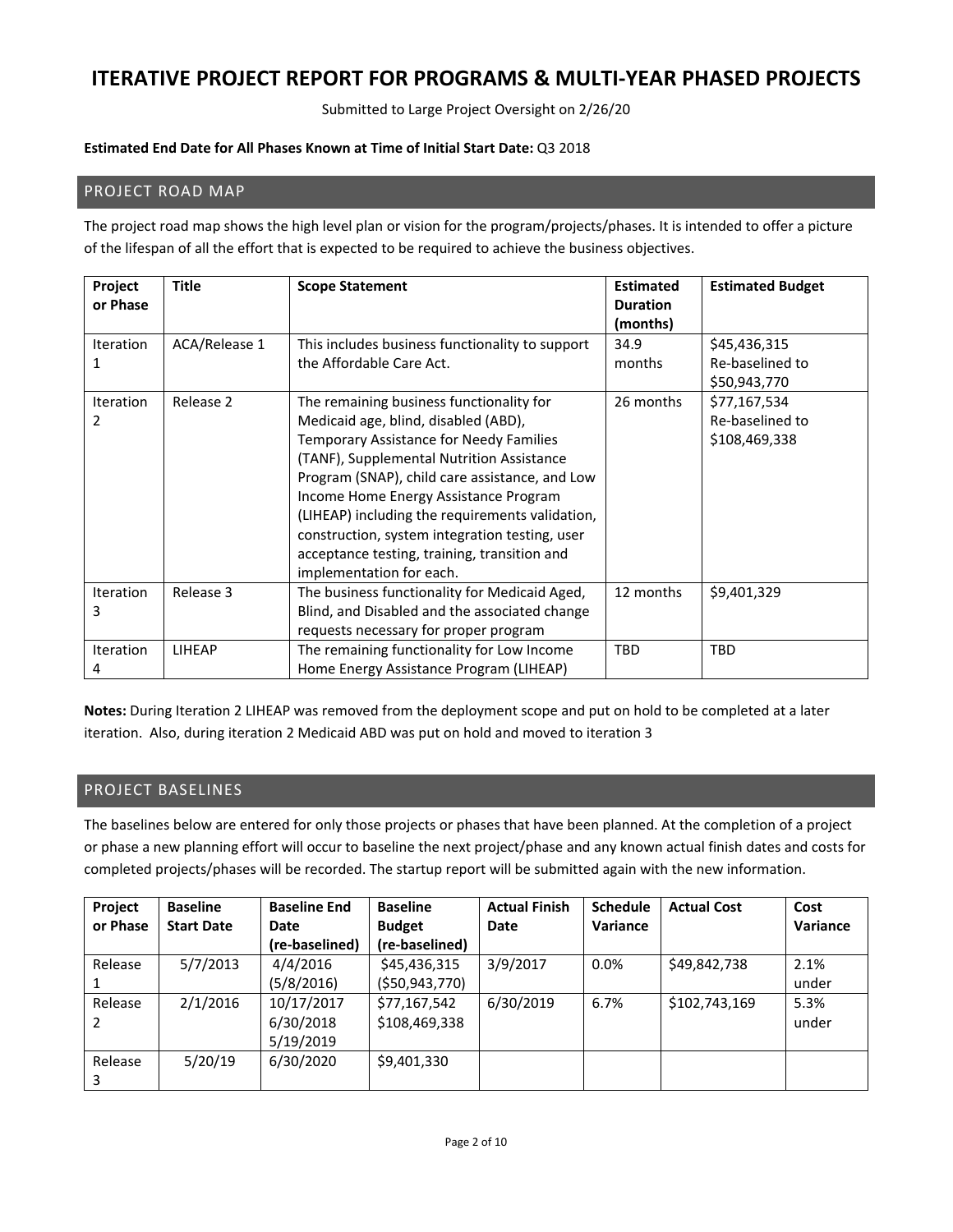Submitted to Large Project Oversight on 2/26/20

### OBJECTIVES

| Project<br>or Phase   | <b>Business Objective</b>                                                                                                                                                                                                                                                                                                       | <b>Measurement Description</b>                                                                                                                                                                                                                                                                                                                                                                                                                                                                                                                                                                                                                                                                                                                                       | Met/<br><b>Not Met</b>                  | <b>Measurement Outcome</b>                                                                           |
|-----------------------|---------------------------------------------------------------------------------------------------------------------------------------------------------------------------------------------------------------------------------------------------------------------------------------------------------------------------------|----------------------------------------------------------------------------------------------------------------------------------------------------------------------------------------------------------------------------------------------------------------------------------------------------------------------------------------------------------------------------------------------------------------------------------------------------------------------------------------------------------------------------------------------------------------------------------------------------------------------------------------------------------------------------------------------------------------------------------------------------------------------|-----------------------------------------|------------------------------------------------------------------------------------------------------|
| <b>Iteration</b><br>1 | Objective 1.1: Meet<br>federally mandated<br>requirements to integrate<br>with the federal HBE.                                                                                                                                                                                                                                 | Measurement 1.1.1: Successful send<br>and receipt of all defined eligibility<br>transactions from the federal hub and<br>completion of the enrollment and/or<br>reenrollment processes by October 1,<br>2013.                                                                                                                                                                                                                                                                                                                                                                                                                                                                                                                                                        | Met                                     | Currently being met with<br>an approved contingency,<br>and will be modified in<br>future iterations |
| <b>Iteration</b><br>1 | Objective 1.2: In order to<br>apply the correct Federal<br><b>Matching Percentage</b><br>(FMAP) for Medicaid<br>enrollees, the system<br>must be able to<br>determine upon<br>enrollment whether the<br>individual's authorization<br>was based upon existing<br>eligibility criteria or the<br>criteria created by the<br>ACA. | Measurement 1.2.1: Determine<br>methodology the state will deploy for<br>determining the application of FMAP<br>by December 31, 2012.<br>Measurement 1.2.2: The system is<br>able to correctly report claims<br>payment data by FMAP upon go live                                                                                                                                                                                                                                                                                                                                                                                                                                                                                                                    | $1.2.1$ is<br>Met,<br>$1.2.2$ is<br>Met | Currently being met with<br>an approved contingency,<br>and will be modified in<br>future iterations |
| Iteration<br>1        | Objective 1.3: Creation of<br>real-time application<br>process.                                                                                                                                                                                                                                                                 | Measurement 1.3.1: Public facing<br>application in which the client is<br>capable of completing the application<br>for Medicaid and CHIP online upon go<br>live.                                                                                                                                                                                                                                                                                                                                                                                                                                                                                                                                                                                                     | Met                                     | This has been met for<br>Medicaid ACA, SNAP,<br>TANF, and CCAP                                       |
| All<br>iterations     | Objective 2.1: Meet the<br>system requirements as<br>outlined in the Centers<br>for Medicare and<br>Medicaid (CMS)<br><b>Enhanced Funding</b><br>Requirements: Seven<br><b>Conditions and Standards</b><br>(MITS-11-01)                                                                                                         | All of the following measurements<br>must be included in the APD<br>submission, be addressed in the Gate<br>Review for concept of operations, and<br>be present upon project completion:<br>Measurement 2.1.1: Modularity<br>Standard - This condition requires the<br>use of a modular, flexible approach to<br>systems development, including the<br>use of open interfaces and exposed<br>application programming interfaces<br>(API); the separation of business rules<br>from core programming; and the<br>availability of business rules in both<br>human and machine-readable<br>formats. Including:<br>Use of Systems Development<br>٠<br>Lifecycle methodologies.<br>States should use a system<br>development lifecycle (SDLC)<br>methodology for improved |                                         |                                                                                                      |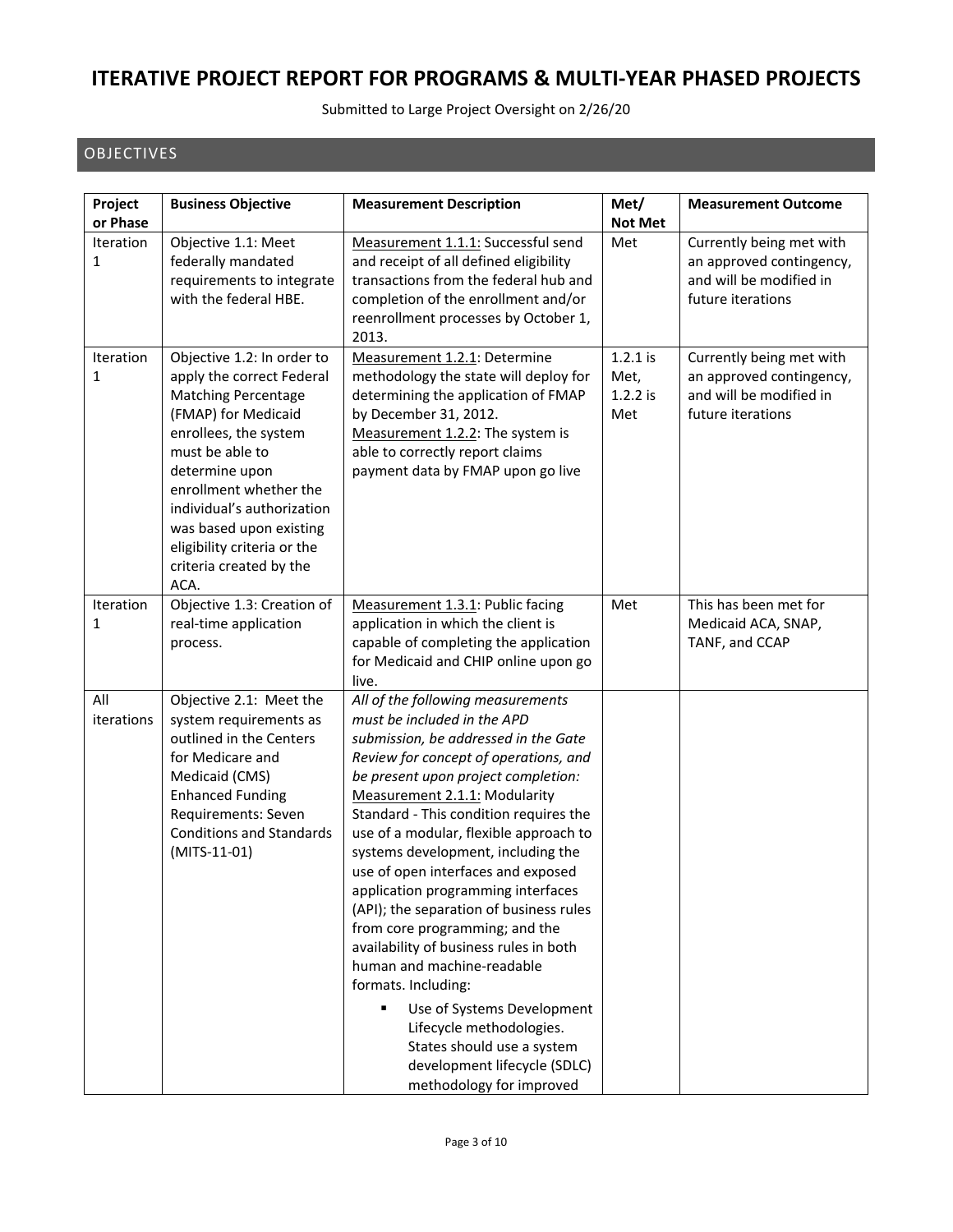|  | efficiency and quality of                          |  |
|--|----------------------------------------------------|--|
|  | products and services.                             |  |
|  | Identification and<br>٠                            |  |
|  | description of open                                |  |
|  | interfaces: States should                          |  |
|  | emphasize the flexibility of                       |  |
|  | open interfaces and exposed                        |  |
|  | APIs as components for the                         |  |
|  | service layer.                                     |  |
|  | Use of business rules<br>٠                         |  |
|  | engines. States should                             |  |
|  | ensure the use of business                         |  |
|  | rules engines to separate                          |  |
|  | business rules from core                           |  |
|  | programming, and should                            |  |
|  | provide information about                          |  |
|  | the change control process                         |  |
|  | that will manage                                   |  |
|  | development and                                    |  |
|  |                                                    |  |
|  | implementation of business<br>rules.               |  |
|  | ٠                                                  |  |
|  | Submission of business rules                       |  |
|  | to a HHS-designated                                |  |
|  | repository. States should be                       |  |
|  | prepared to submit all their                       |  |
|  | business rules in human-                           |  |
|  | readable form to an HHS                            |  |
|  | repository, which will be                          |  |
|  | made available to other                            |  |
|  | states and to the public.                          |  |
|  | Measurement 2.1.2: MITA Condition -                |  |
|  | This condition requires states to align            |  |
|  | to and advance increasingly in MITA                |  |
|  | maturity for business, architecture,               |  |
|  | and data. Including:                               |  |
|  | MITA Self Assessments. CMS<br>٠                    |  |
|  | expects all states to                              |  |
|  | complete a self-assessment                         |  |
|  | and may wait until version                         |  |
|  | 3.0 is published (expected in                      |  |
|  | $2011$ ).                                          |  |
|  | MITA Roadmaps. States will<br>٠                    |  |
|  | provide to CMS a MITA                              |  |
|  |                                                    |  |
|  | Maturity Model Roadmap<br>that addresses goals and |  |
|  |                                                    |  |
|  | objectives, as well as key                         |  |
|  | activities and milestones,                         |  |
|  | covering a 5-year outlook for                      |  |
|  | their proposed MMIS                                |  |
|  | solution, as part of the APD                       |  |
|  | process.                                           |  |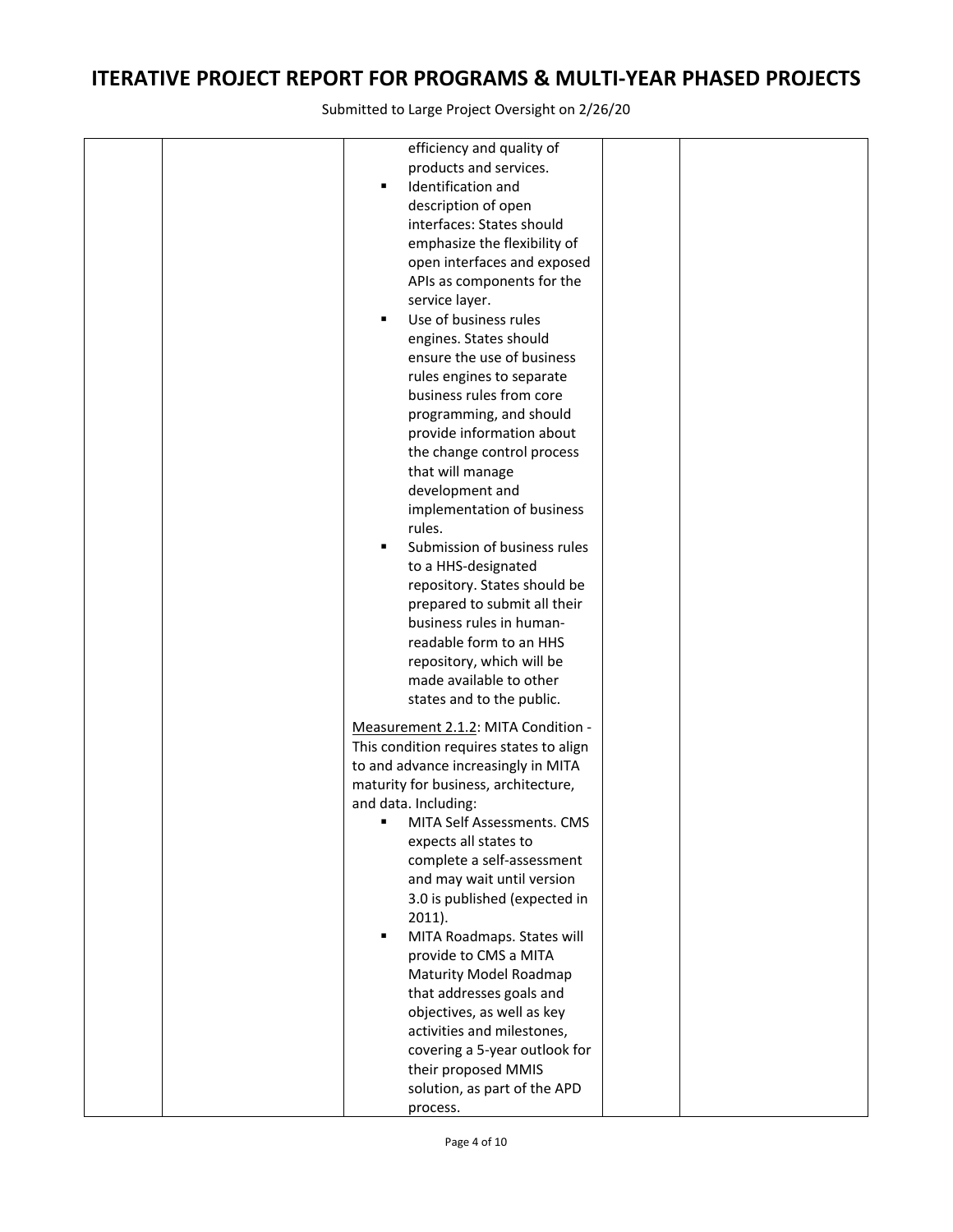| ٠<br>Concept of Operations (COO)<br>and Business Process Models<br>(BPM). States should develop<br>a concept of operations and<br>business work flows for the<br>different business functions<br>of the state to advance the<br>alignment of the state's<br>capability maturity with the<br><b>MITA Maturity Model</b><br>(MMM).                                                                                                                                                                                                                                                                                                                                                                                                                                                                                                                                                                                                            |  |
|---------------------------------------------------------------------------------------------------------------------------------------------------------------------------------------------------------------------------------------------------------------------------------------------------------------------------------------------------------------------------------------------------------------------------------------------------------------------------------------------------------------------------------------------------------------------------------------------------------------------------------------------------------------------------------------------------------------------------------------------------------------------------------------------------------------------------------------------------------------------------------------------------------------------------------------------|--|
| Measurement 2.1.3: Industry<br>Standard condition - States must<br>ensure alignment with, and<br>incorporation of, industry standards:<br>the Health Insurance Portability and<br>Accountability Act of 1996 (HIPAA)<br>security, privacy and transaction<br>standards; accessibility standards<br>established under section 508 of the<br>Rehabilitation Act, or standards that<br>provide greater accessibility for<br>individuals with disabilities, and<br>compliance with federal civil rights<br>laws; standards adopted by the<br>Secretary under section 1104 of the<br>Affordable Care Act; and standards<br>and protocols adopted by the<br>Secretary under section 1561 of the<br>Affordable Care Act. Including:<br>Identification of industry<br>standards. CMS will<br>communicate applicable<br>standards to states.<br>Standards would be updated<br>periodically to ensure<br>conformance with changes in<br>the industry. |  |
| $\blacksquare$<br>Incorporation of industry<br>standards in requirements,<br>development, and testing<br>phases. States must<br>implement practices and<br>procedures for the system<br>development phases such as<br>requirements analysis,<br>system testing, and user<br>acceptance testing (UAT).<br>Measurement 2.1.4: Leverage<br>Condition - State solutions should                                                                                                                                                                                                                                                                                                                                                                                                                                                                                                                                                                  |  |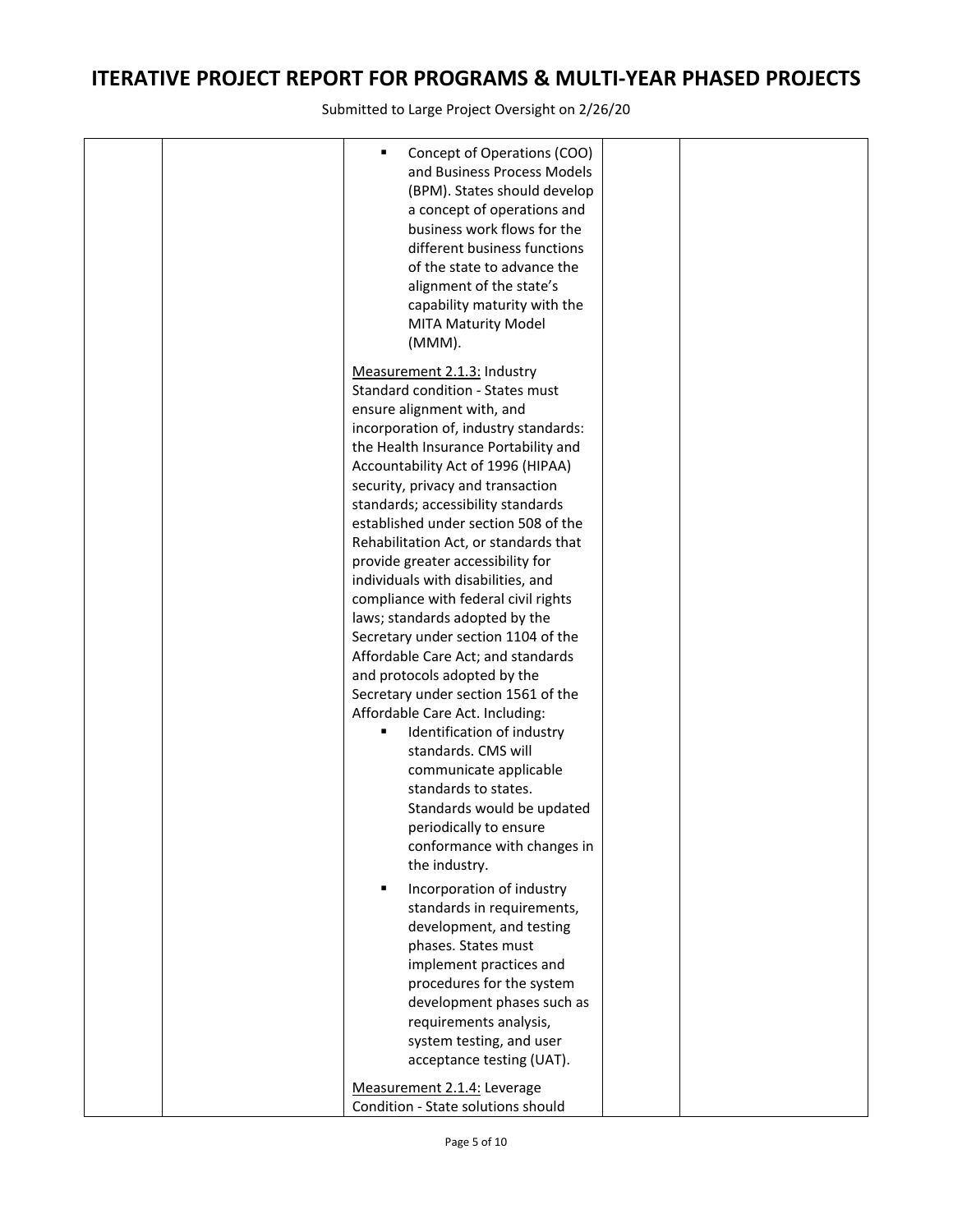| promote sharing, leverage, and reuse<br>of Medicaid technologies and systems<br>within and among states. Including:<br>Multi-state efforts. States<br>٠<br>should identify any<br>components and solutions<br>that are being developed<br>with the participation of or<br>contribution by other states.<br>Availability for reuse. States<br>٠<br>should identify any<br>components and solutions<br>that have high applicability<br>for other reuse by other<br>states, how other states will<br>participate in advising and<br>reviewing these artifacts,<br>and the development and<br>testing path for these<br>solutions and components<br>will promote reuse.<br>Identification of open<br>٠<br>source, cloud-based and<br>commercial products. States<br>should pursue a service-<br>based and cloud-first<br>strategy for system<br>development.<br>Customization. States will<br>٠<br>identify the degree and<br>amount of customization<br>needed for any transfer<br>solutions, and how such<br>customization will be<br>minimized.<br>Transition and retirement<br>٠<br>plans. States should identify<br>existing duplicative system<br>services within the state and<br>seek to eliminate duplicative<br>system services if the work is<br>cost effective such as lower<br>total cost of ownership over |  |
|----------------------------------------------------------------------------------------------------------------------------------------------------------------------------------------------------------------------------------------------------------------------------------------------------------------------------------------------------------------------------------------------------------------------------------------------------------------------------------------------------------------------------------------------------------------------------------------------------------------------------------------------------------------------------------------------------------------------------------------------------------------------------------------------------------------------------------------------------------------------------------------------------------------------------------------------------------------------------------------------------------------------------------------------------------------------------------------------------------------------------------------------------------------------------------------------------------------------------------------------------------------------------------------------------------------------|--|
| the long term.                                                                                                                                                                                                                                                                                                                                                                                                                                                                                                                                                                                                                                                                                                                                                                                                                                                                                                                                                                                                                                                                                                                                                                                                                                                                                                       |  |
| Measurement 2.1.5: Business Results<br>Condition - Systems should support<br>accurate and timely processing of<br>claims (including claims of eligibility),<br>adjudications, and effective<br>communications with providers,                                                                                                                                                                                                                                                                                                                                                                                                                                                                                                                                                                                                                                                                                                                                                                                                                                                                                                                                                                                                                                                                                        |  |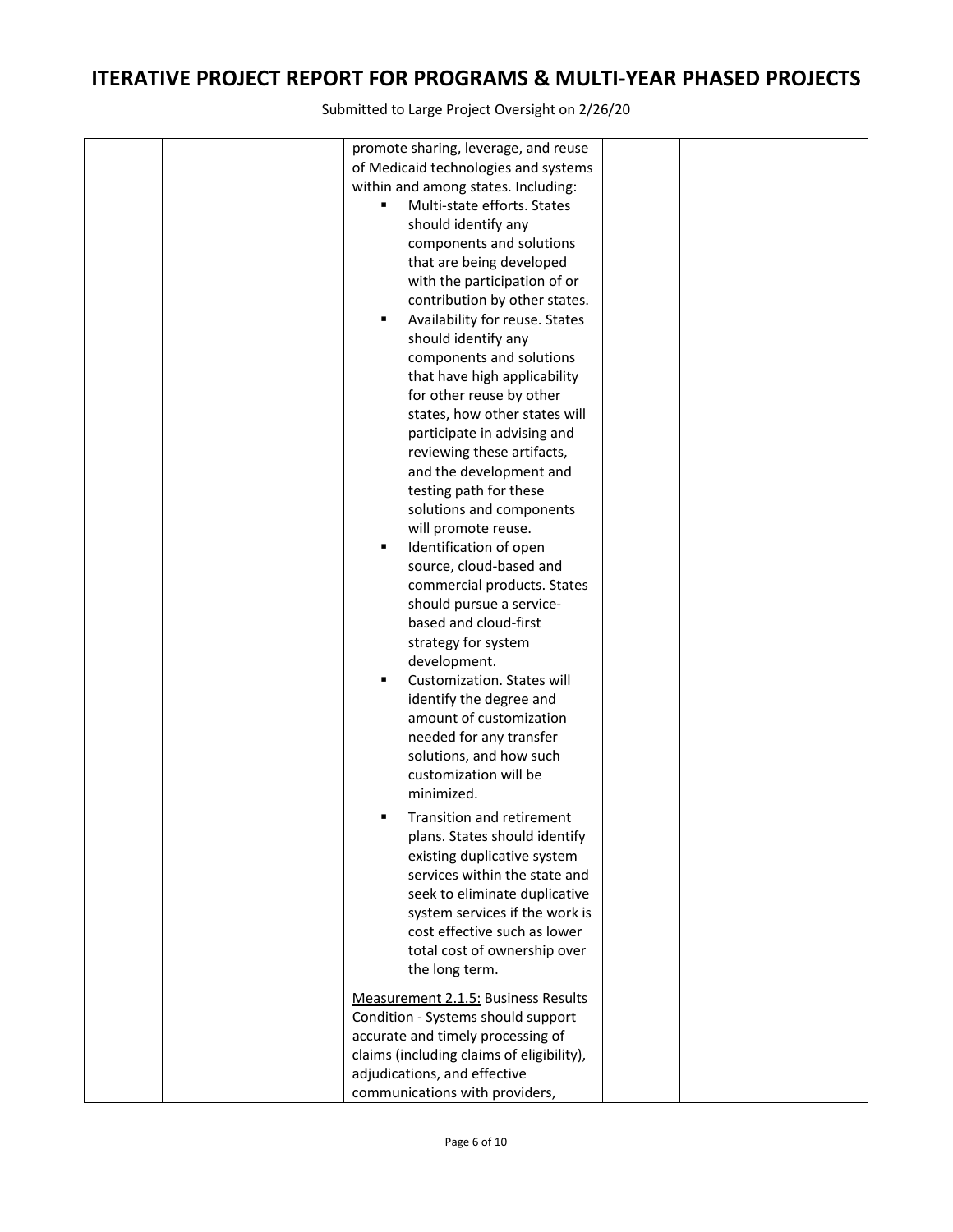|  | beneficiaries, and the public.              |  |
|--|---------------------------------------------|--|
|  | Including:                                  |  |
|  |                                             |  |
|  | Degree of automation. The                   |  |
|  | state should be highly                      |  |
|  | automated in systematic                     |  |
|  | processing of claims                        |  |
|  | (including claims of                        |  |
|  | eligibility) and steps to                   |  |
|  | accept, process, and                        |  |
|  | maintain all adjudicated                    |  |
|  | claims/transactions.                        |  |
|  | Customer service. States<br>$\blacksquare$  |  |
|  | should document how they                    |  |
|  | will produce a 21st-century                 |  |
|  |                                             |  |
|  | customer and partner                        |  |
|  | experience for all individuals              |  |
|  | (applicants, beneficiaries,                 |  |
|  | plans, and providers).                      |  |
|  | Performance standards and<br>$\blacksquare$ |  |
|  | testing. CMS intends to                     |  |
|  | provide additional guidance                 |  |
|  | concerning performance                      |  |
|  | standards-both functional                   |  |
|  | and non-functional, and with                |  |
|  | respect to service level                    |  |
|  | agreements (SLA) and key                    |  |
|  | performance indicators (KPI).               |  |
|  |                                             |  |
|  | Measurement 2.1.6: Reporting                |  |
|  | Condition - Solutions should produce        |  |
|  | transaction data, reports, and              |  |
|  | performance information that would          |  |
|  | contribute to program evaluation,           |  |
|  | continuous improvement in business          |  |
|  | operations, and transparency and            |  |
|  | accountability.                             |  |
|  | Measurement 2.1.7: Interoperability         |  |
|  | Condition - Systems must ensure             |  |
|  | seamless coordination and                   |  |
|  |                                             |  |
|  | integration with the Exchange               |  |
|  | (whether run by the state or federal        |  |
|  | government), and allow                      |  |
|  | interoperability with health                |  |
|  | information exchanges, public health        |  |
|  | agencies, human services programs,          |  |
|  | and community organizations                 |  |
|  | providing outreach and enrollment           |  |
|  | assistance services. Including:             |  |
|  | Interactions with the<br>٠                  |  |
|  | Exchange. States should                     |  |
|  | ensure that open interfaces                 |  |
|  |                                             |  |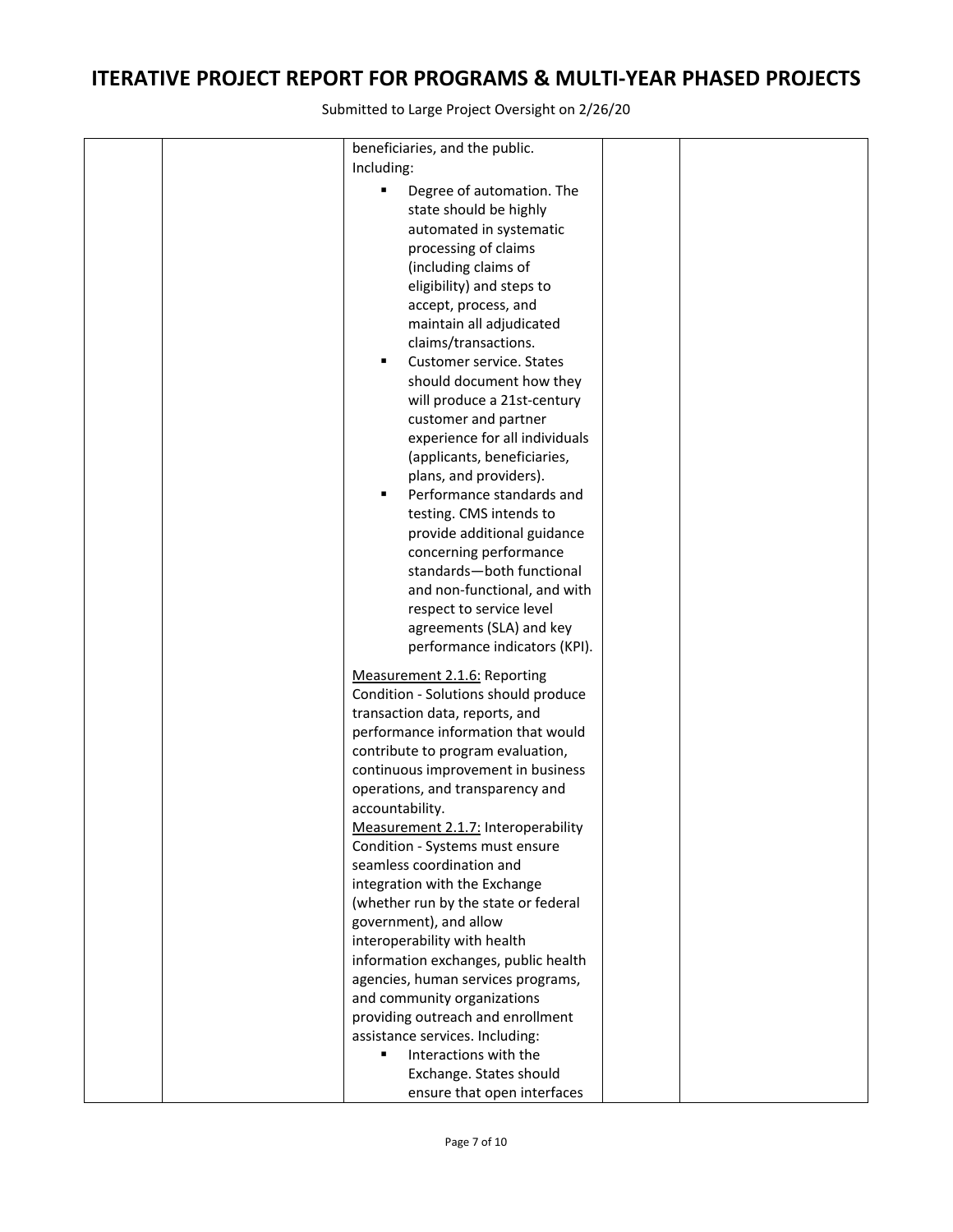|            |                           | are established and                                       |     |  |
|------------|---------------------------|-----------------------------------------------------------|-----|--|
|            |                           | maintained with any federal                               |     |  |
|            |                           | data services hub and that                                |     |  |
|            |                           | requests to the hub are                                   |     |  |
|            |                           | prepared and available for                                |     |  |
|            |                           | submission immediately                                    |     |  |
|            |                           | after successful completion                               |     |  |
|            |                           | of the application for                                    |     |  |
|            |                           | eligibility.                                              |     |  |
|            |                           | Interactions with other<br>٠                              |     |  |
|            |                           | entities. States should                                   |     |  |
|            |                           | consult with and discuss how                              |     |  |
|            |                           | the proposed systems                                      |     |  |
|            |                           | development path will                                     |     |  |
|            |                           | support interoperability with                             |     |  |
|            |                           | health information                                        |     |  |
|            |                           |                                                           |     |  |
|            |                           | exchanges, public health                                  |     |  |
|            |                           | agencies, and human                                       |     |  |
|            |                           | services programs to                                      |     |  |
|            |                           | promote effective customer<br>service and better clinical |     |  |
|            |                           |                                                           |     |  |
|            |                           | management and health                                     |     |  |
|            |                           | services to beneficiaries.                                |     |  |
|            |                           | Measurement 2.1.8: A state self-                          |     |  |
|            |                           | assessment will be completed after                        |     |  |
|            |                           | the release of the final MITA 3.0                         |     |  |
|            |                           | guidelines.                                               |     |  |
| All        | Objective 3.1: Increase   | Measurement 3.1.1: Reduction in the                       |     |  |
| iterations | efficiency in application | meantime from which an application                        |     |  |
|            | processing for each       | is received until the application is                      |     |  |
|            | program.                  | authorized. The mean time and                             |     |  |
|            |                           | expected reduction for each program                       |     |  |
|            |                           | will be identified during the project                     |     |  |
|            |                           | and met within six months of go live                      |     |  |
|            |                           | for that program.                                         |     |  |
|            |                           | Measurement 3.1.2: Utilization of                         |     |  |
|            |                           | online reauthorization at go-live.                        |     |  |
| All        | Objective 3.2: The system | Measurement 3.2.1: Conduct survey                         |     |  |
| iterations | is user friendly.         | of Eligibility workers within three                       |     |  |
|            |                           | months of application roll-out with a                     |     |  |
|            |                           | 90% approval rating.                                      |     |  |
|            |                           | Measurement 3.2.1: Request online                         |     |  |
|            |                           | customer feedback at end of                               |     |  |
|            |                           | application process with a 90%                            |     |  |
|            |                           | approval rating for six months post                       |     |  |
|            |                           | implementation.                                           |     |  |
| All        | Objective 3.3: Web based  | Measurement 3.3.1: Successful                             | Met |  |
| iterations | application is accessible | application access and interaction                        |     |  |
|            | from any location using   | through identified devices during                         |     |  |
|            | multiple devices types    | acceptance testing.                                       |     |  |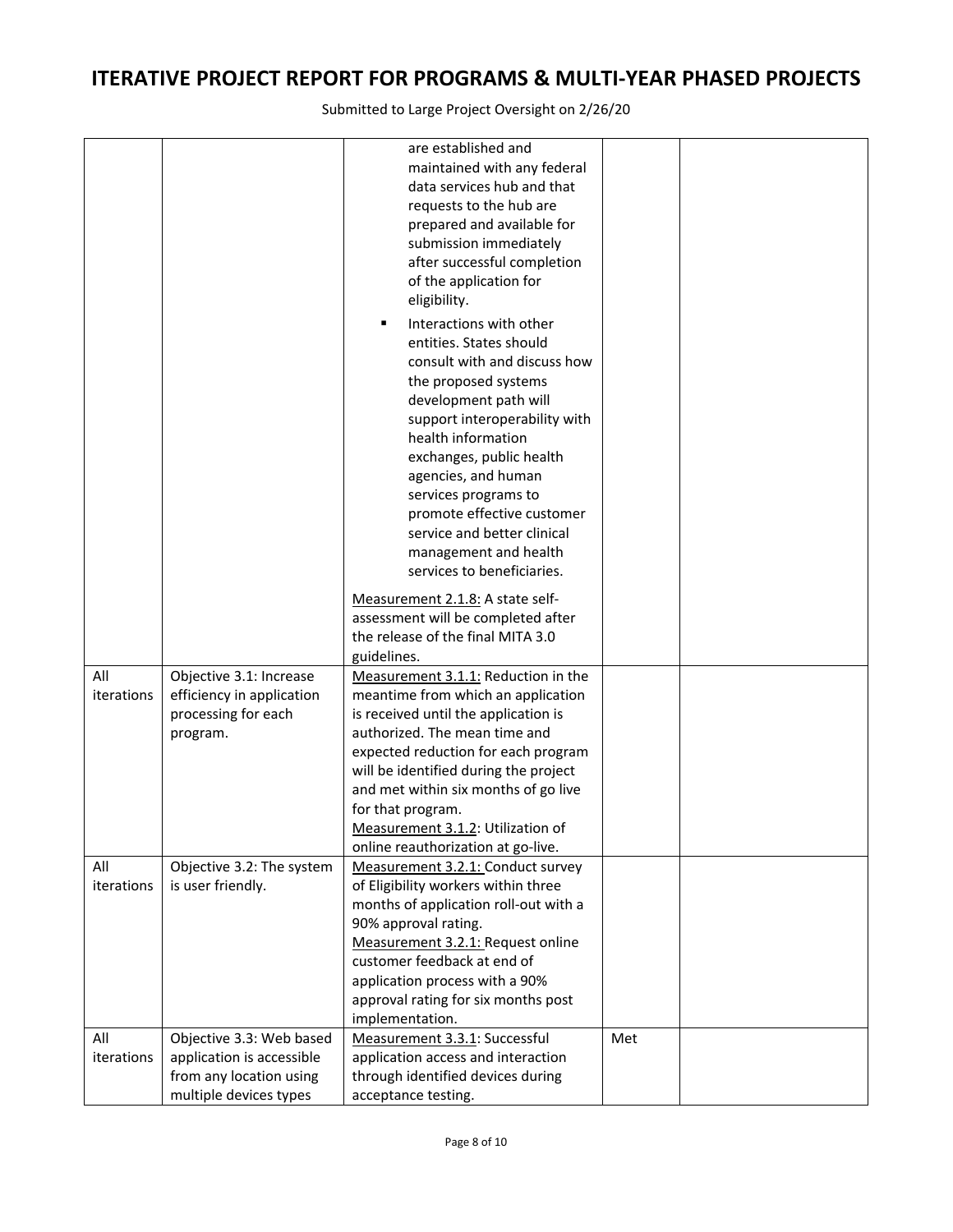Submitted to Large Project Oversight on 2/26/20

|                   | including PCs,<br>smartphones, and<br>tablets.                                                                                                                                                                            |                                                                                                                                                                                                                                                                                                     |  |
|-------------------|---------------------------------------------------------------------------------------------------------------------------------------------------------------------------------------------------------------------------|-----------------------------------------------------------------------------------------------------------------------------------------------------------------------------------------------------------------------------------------------------------------------------------------------------|--|
| All<br>iterations | Objective 3.4: Application<br>will include business<br>intelligence features<br>which allows for tracking<br>in real-time key<br>performance measures as<br>well as long term<br>trending via data<br>warehouse solution. | Measurement 3.4.1: Key performance<br>measures are captured during<br>requirements gathering and<br>demonstration of functionality<br>confirmed during user acceptance<br>testing.<br>Measurement 3.4.2: Project will<br>include data extraction, transfer, and<br>load to external data store with |  |
|                   |                                                                                                                                                                                                                           | business intelligence functionality<br>which will allow stakeholders to query<br>and generate ad hoc reports.                                                                                                                                                                                       |  |

### POST‐IMPLEMENTATION REPORT

Post-Implementation Reports are to be performed after each project or phase is completed. A "PIR" is a process that utilizes surveys and meetings to determine what happened in the project/phase and identify actions for improvement going forward. Typical PIR findings include, "What did we do well?" "What did we learn?" "What should we do differently next time?"

| <b>Project or Phase</b> | 'Lesson learned, success story, idea for next time, etc. |
|-------------------------|----------------------------------------------------------|
|                         |                                                          |

### COST BENEFIT ANALYSIS

- The following will be used as budgeting guidelines during the planning phase of the project:
- The 62<sup>nd</sup> Legislative Assembly passed House Bill 1475 appropriating \$42,617,925 to rewrite the DHS Eligibility Determination systems. Based on initial estimates, this amount includes all costs and risk.

### KEY CONSTRAINTS AND/OR RISKS

#### **Constraints:**

The project has the following constraints:

- Availability of CMS federal funding for eligibility requirements related to ACA will end December 31, 2015.
- Availability of technical standards for ACA requirements, such as specifications for interfacing with the federal data hub and the federal exchange.
- Cost, schedule, scope, and quality are often in conflict during projects. The governing committee elected to prioritize as follows:
	- 1. Schedule
	- 2. Quality
	- 3. Cost
	- 4. Scope

#### **Risks of Performing the Project:**